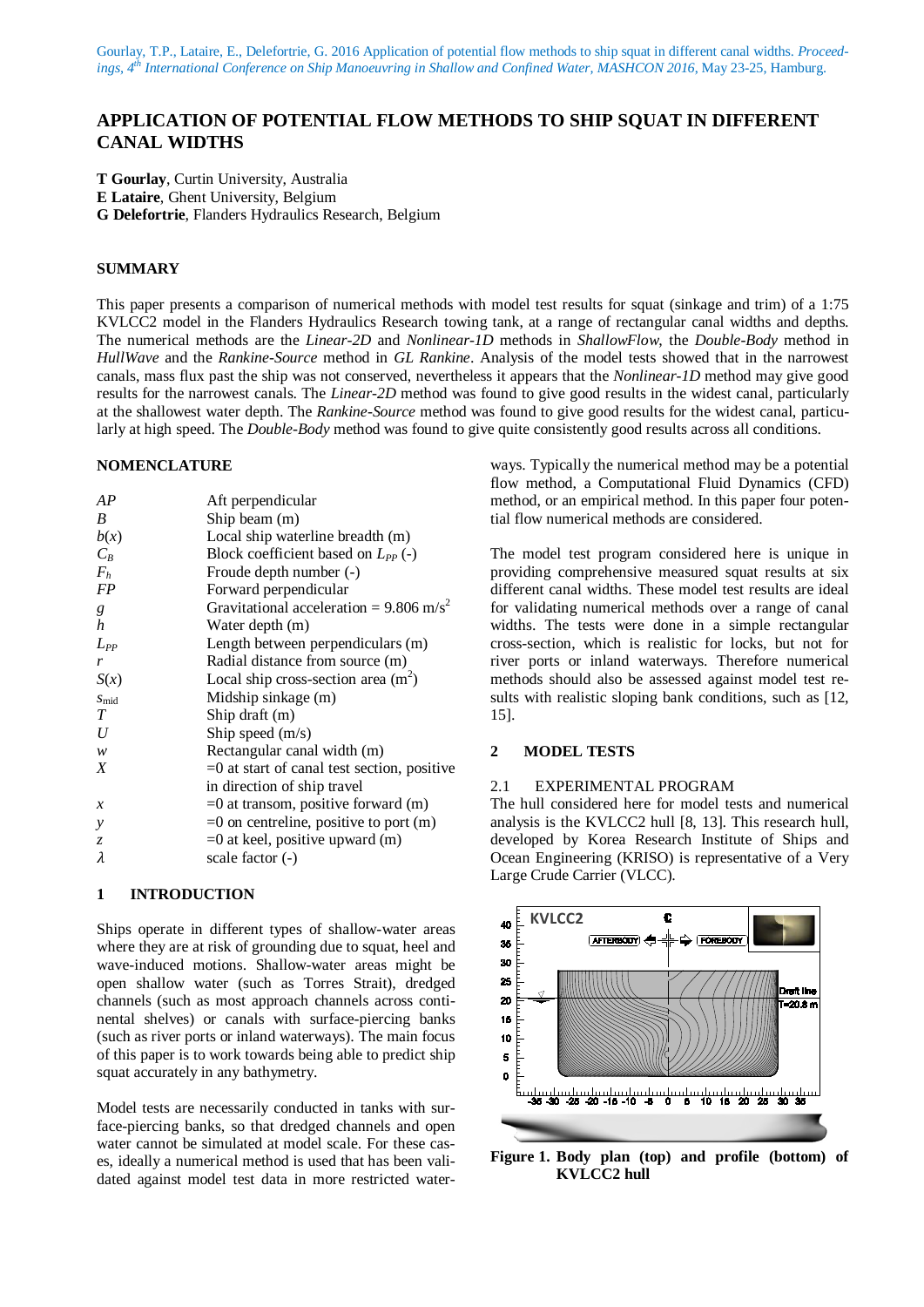Model tests were undertaken in June 2010 in the Towing Tank for Manoeuvres in Shallow Water (cooperation Flanders Hydraulics Research — Ghent University) [1] on a 1:75 scale model of the KVLCC2. The tests are described in [9]. Principal particulars of the model and full-scale hull are shown in Table 1.

**Table 1. Principal particulars of the KVLCC2 hull at model-scale and full-scale**

|          | Model-scale | Full-scale        |
|----------|-------------|-------------------|
|          | 75.0        | 1.0               |
| $L_{PP}$ | 4.267m      | 320.0m            |
| B        | 0.773m      | 58.0 <sub>m</sub> |
| Т        | 0.277m      | 20.8m             |
|          | 0.810       | 0.810             |

The towing tank has a length of 88m and width of 7.00m. This width is 9.05 times the model beam (i.e. *w/B*=9.05). By using a 30m-long vertical wall parallel to the tank walls, this width could be reduced to simulate successively narrower rectangular canals. At each canal width, various water depths were tested, as shown in Table 2.

**Table 2. Model test combinations of canal width and water depth**

| Canal parameter | Values model-tested                |
|-----------------|------------------------------------|
| w/B             | 1.05, 1.25, 1.70, 2.50, 5.00, 9.05 |
| h/T             | 1.05 (only for $w/B = 1.05$ )      |
|                 | 1.10, 1.35, 1.50 (all widths)      |

A range of ship speeds was undertaken for each canal configuration, as described in [9].

#### 2.2 WAVE PROFILE OBSERVATIONS

The ship model was towed at a constant forward speed in the rectangular cross sections at different widths and water depth combinations (Table 2, Figure 2). At subcritical speed conditions the water displaced by the sailing vessel has to flow under and along the vessel. This results in a return flow directed opposite to the sense of the motion of the vessel. A consequence of this return flow is a high flow velocity relative to the ship and hence a low pressure region on the ship's hull (Bernoulli's principle) which results in a decrease of the water level around the vessel. This is the cause of the running sinkage (or squat).

Based on the conservation of mass, the lower the water depth and/or the smaller the canal width the faster this return flow will be. However, the canal was open at both inlet and outlet, so water from the outer section could

freely flow in and out of the test section during a test run. This was specifically observed for the most confined cross sections, in which the full ship model acts like a piston, pushing the water out of the canal section. This effect has previously been observed and predicted by potential-flow theory at high speed [5], but in this case it appears that it may be affected by boundary-layer friction. The resulting wave system travels towards the far end of the towing tank, reflects and enters the test section again. The assumption of a mass conservation within the smaller cross section is no longer valid.



**Figure 2. KVLCC2 model during an experiment.**

During the model tests five wave gauges registered the water surface at five discrete positions in the towing tank (Figure 3). Two at the longitudinal centre of the installed rectangular cross section, one at starboard (wave gauge 1) and the other at port side (wave gauge 5) of the ship. Two wave gauges were positioned at the outlet of the test section, of which one was in the extended test section (wave gauge 4) and the other behind the starboard side wall (wave gauge 2). The final wave gauge was positioned in the extension of the centreline of the installed cross section but 15m away from the outlet (wave gauge 3).

The wave registrations at these wave gauges will be compared for five model tests. All tests are carried out at the same forward speed (6 knots full scale) and at the same water depth  $(h=1.50T)$ . This water depth was selected because of the large availability of test results, however the observations are valid for all water depths tested. The lateral position of the ship model was always on the centreline of the installed cross section.



**Figure 3. Positions of the wave gauges in the towing tank**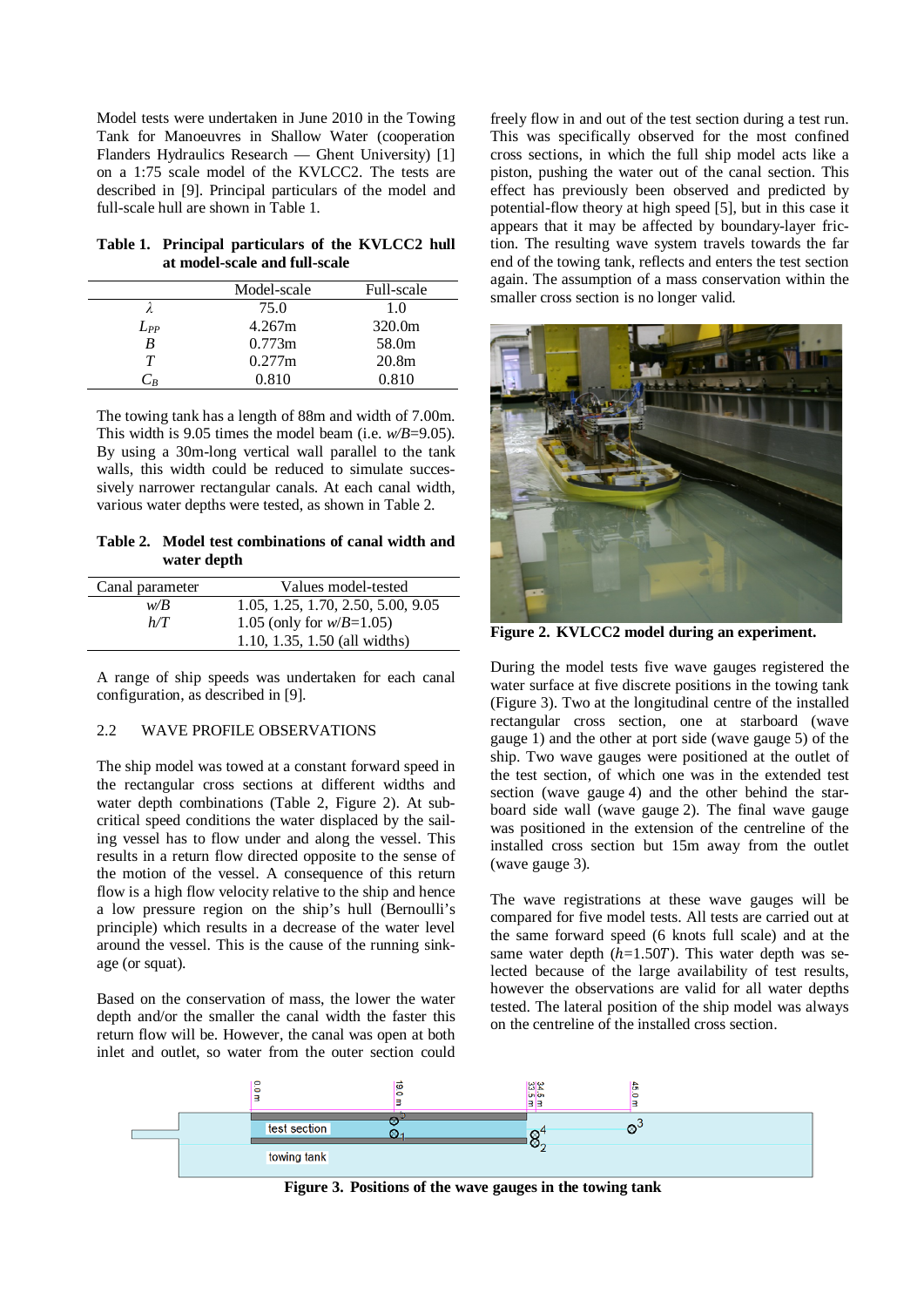The registration of the wave gauges 1 and 5 are plotted to the longitudinal position of the midship of the ship model in the cross section in Figure 4. Different observations can be made. The first peak of the water level  $(X$  is about 7m) is caused by the acceleration of the ship model. This acceleration results in a leading wave running through the tank at the critical speed. The wave height increases with decreasing canal width. After this wave has passed the wave gauges, the water level returns to its initial position  $(X=15m)$  and when the ship passes wave gauges 1 and 5 a clear water level drop is visible  $(17m < X < 21m)$ which results in the squat of the ship. When the ship has passed, the water level returns to the initial water level except for the two smallest test sections  $(w=1.25B)$  and 1.05B). For the latter the water level in the cross section is lower than the initial water level for a longer period of time.

The wave registration at the outlet of the test section (Figure 5) shows again the water level increase because of the acceleration of the ship model  $(5m < X < 15m)$  but there is a second, longer water level increase when the ship is at position  $X=20m$  until the ship is at the end of the installed section  $(X=33m)$ . This is caused by the previously described piston effect caused by the ship. The more confined the cross section the more water is pushed out and the higher the water level increases. This is almost absent in the 5.00B wide cross section but easily discernible in all the smaller cross sections. The ship only decelerates when it is entirely out of the installed cross section and as such the water level drop when she passes the wave gauges is again clearly visible  $(33m < X < 37m)$ .



**Figure 4. Wave registrations for two wave gauges at 5 different cross section widths**



**Figure 5. Wave registrations for two wave gauges at the outlet of five different cross section widths**



**Figure 6. Wave registrations at the open section of the towing tank**

Wave gauge 3 is positioned further away from the test section under consideration and the ship model stopped long before it reaches this gauge. In Figure 6 the water level increase because of the acceleration phase can be observed again (8m $\lt X$  < 15m). From X=18m a water level increase is observed which can be linked to the piston effect. This results in a long wave because the water level increases while the ship model is travelling through the canal section and at the same time pushing water out of the canal section. If the water level would have been measured for a longer period of time (after the model test terminated) then a water level drop would be observed. This long wave bounces back at the end of the towing tank and enters the cross section at the outlet again. Obviously, after some time the water level in the entire tank returns to its initial level.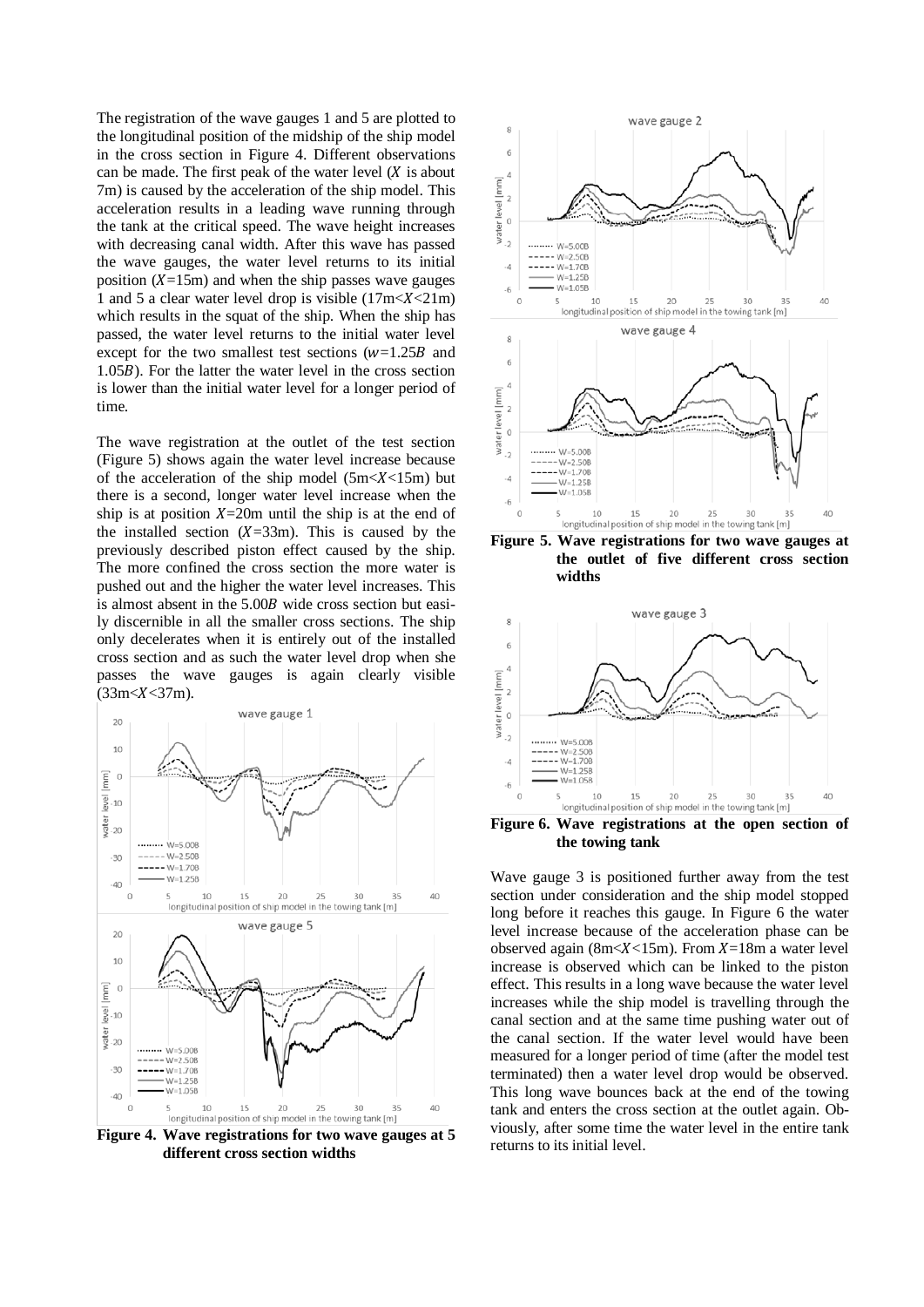## **3 NUMERICAL METHODS**

# 3.1 LINEAR-2D METHOD

The *Linear-2D* method is the slender-body shallow-water theory of Tuck for rectangular canals [14]. Each hull cross-section is represented by a vertical line source with source strength proportional to the rate of change of section area, as shown in Figure 7.



## **Figure 7.** *Linear-2D* **method. Each hull section is represented as a vertical line source, with strength proportional to the rate of change of section area.**

The wall boundary conditions on the outside of the canal are correctly applied, but the method does not take account of the nonlinear blockage effect of the ship in the canal. The sources are assumed to lie on the hull centreline, rather than on the outside of the ship as done in the panel methods.

Flow speeds are averaged in the vertical direction, incorporating the shallow-water assumption. Therefore this is a two-dimensional method, with flow speeds varying longitudinally and transversely. The slender-body assumption is that ship beam and draft are small relative to ship length. This infers that flow disturbance velocities are small relative to the ship speed, and free surface slopes are small. Quadratic and higher-order terms in disturbance velocities and free-surface slope are therefore neglected. The method is implemented in the CMST inhouse code *ShallowFlow*, as described in [4].

For this and the other methods, all calculations were done at full scale. Since potential-flow methods were used, there is no scale effect on any of the dimensionless output quantities.

An IGES file of the KVLCC2 was obtained from the SIMMAN workshop [13]. This was imported into MAXSURF software and used to develop offsets at 50 evenly-spaced sections from the transom to the front of the bulb, and 11 evenly-spaced waterlines from the keel to the design waterline. The hull offsets are shown in Figure 8.

*ShallowFlow* uses hull section areas and waterline breadths as input. Section areas were calculated using Simpson's rule, with correct treatment of the bilge radius along the parallel midbody. Section areas and waterline breadths used for the KVLCC2 are shown in Figure 9.



**Figure 8. KVLCC2 offsets (circles) used to develop**  *ShallowFlow* **and** *HullWave* **hull files**



**Figure 9. Section area and waterline breadth curve for KVLCC2, as input to** *ShallowFlow*

All run times given here were on an Intel i7-940 2.93 GHz processor with 12 GB of RAM. Run time for the Linear 2D method was 3.8s to do a total of 200 speeds for a single bathymetry.

#### 3.2 NONLINEAR-1D METHOD

The *Nonlinear-1D* method is the hydraulic theory described in [6], designed for narrow canals. This solves the mass conservation and Bernoulli equations, with constant flow velocity assumed across each canal crosssection, as shown in Figure 10.



**Figure 10.** *Nonlinear-1D* **method. Pink shows static floating position, red shows squatted position. Light blue shows static free surface, dark blue shows actual free surface.**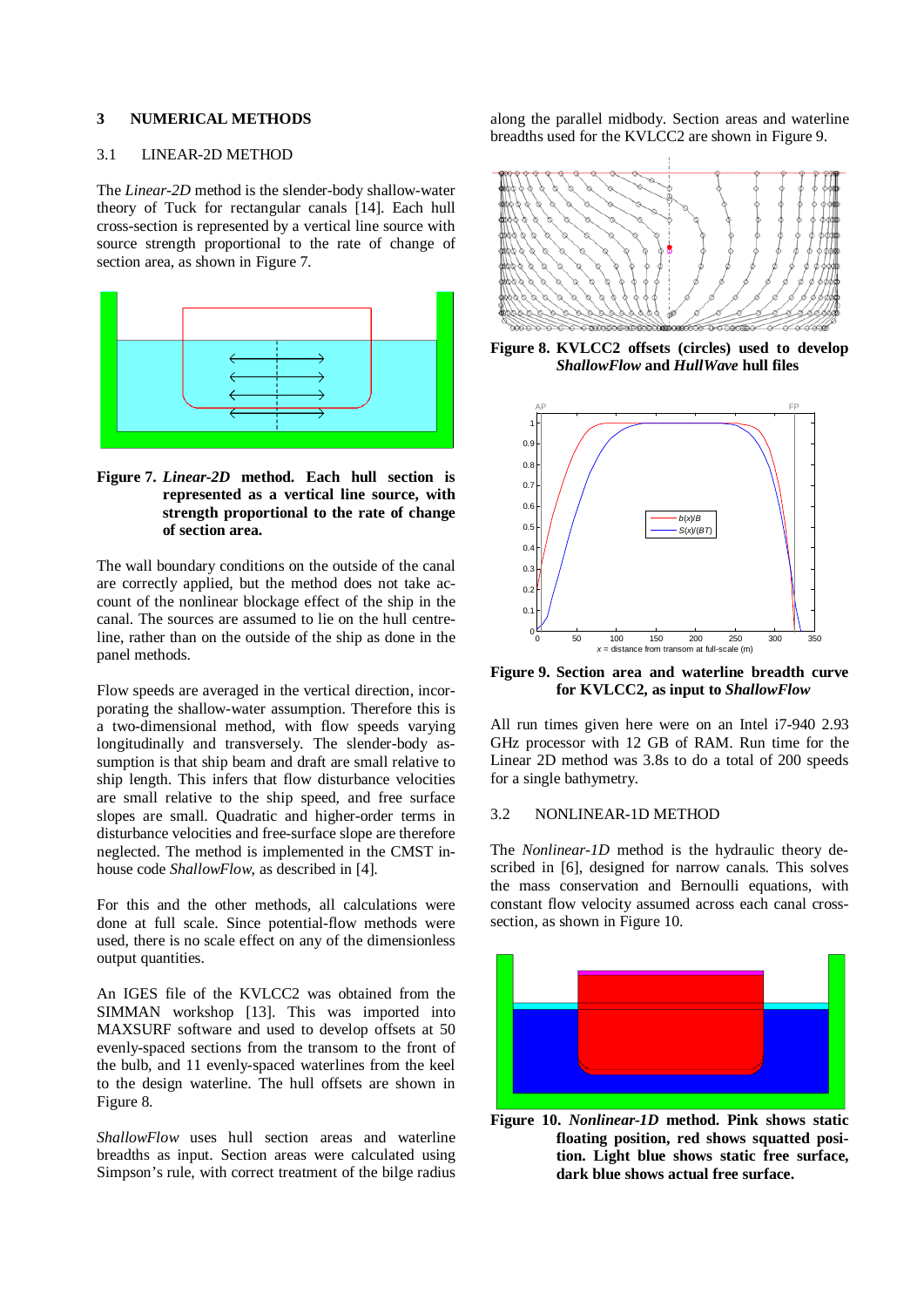Horizontal and vertical velocity components are neglected, and the longitudinal flow velocity is assumed constant across each cross-section. The water cross-section area (dark blue area shown in Figure 10) is calculated allowing for the squat of the ship and the changed free surface height, approximating the ship as wall-sided at the waterline. Therefore this is a one-dimensional, but highly nonlinear, method.

The *Nonlinear-1D* method is implemented in *Shallow-Flow* and uses the same hull input files as the *Linear-2D* method described above. Run time for this method was 292s to do a total of 200 speeds for a single bathymetry.

## 3.3 DOUBLE-BODY METHOD

The *Double-Body* method is developed in this article. It is an extension of the method commonly used for ships in deep water, and less commonly for ships in shallow open water.

For a ship in deep water, the double-body method involves reflecting the submerged ship hull about the static free surface, so as to model the free surface as a rigid wall, as shown in Figure 11.



**Figure 11. Double-body method for a ship in deep water (stern view). Submerged hull shown in red, image hull shown in grey.**

The double-body method is commonly used to approximate the flow field around ships at low speed in deep water. The approximation can be exploited in model testing, by using a double-body of the ship in a recirculating water flume or wind tunnel (see e.g. [10]).

For a ship in open shallow water a double-body method using an infinite vertical array of ship reflections was developed [11], as shown in Figure 12. In this article the method is extended to model a ship in a shallow canal with vertical walls, by using an infinite array of horizontal and vertical reflections, as shown in Figure 13.



**Figure 12. Double-body method for a ship in shallow open water (stern view). Submerged hull shown in red, image hulls shown in grey.**





Other than the horizontal reflections, the analysis goes over unchanged from that described in [11]. A standard Hess and Smith panel method [7] is used, implemented in CMST's submarine hydrodynamics code *HullWave* [2]. Although *HullWave* is written to model Havelock sources, it can be run in Rankine source mode by removing the Havelock free-surface correction terms.

*HullWave* requires a hull surface mesh as input. Because of the computational intensity of the *Double-Body* meth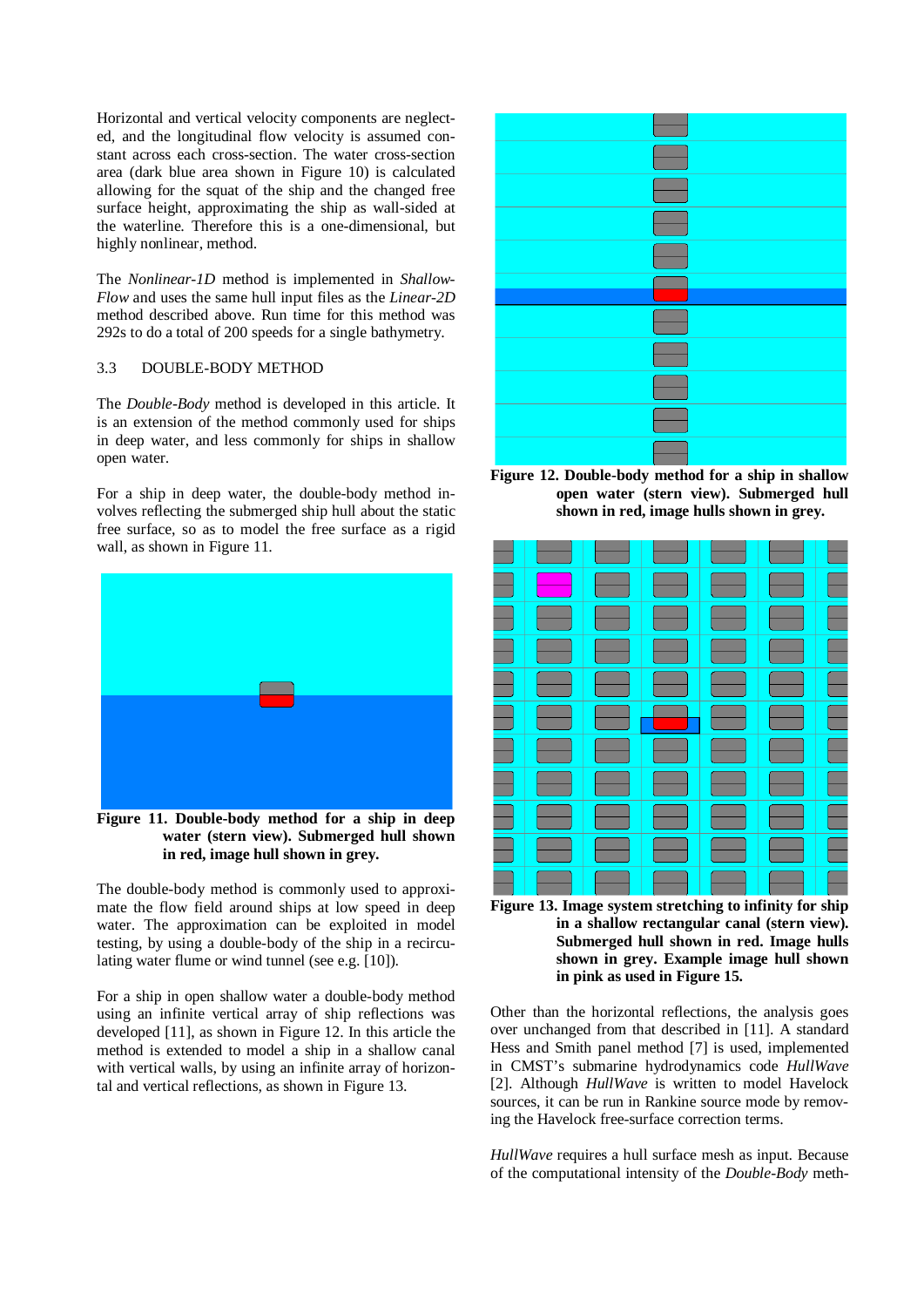od, a relatively coarse mesh of 868 panels was used, as shown in Figure 14. Convergence testing showed that sinkage and trim were well-converged with this number of panels.



## **Figure 14. 868-panel surface mesh (434 panels port side) used for** *HullWave* **calculations. Hull meshed up to static waterline.**

Each hull panel is considered to be a source of uniform source density. The wall boundary condition is applied at the null point of each panel, as described in [7]. This includes contributions from the submerged hull as well as all of the hull reflections shown in Figure 13 (theoretically out to infinity). For the meshed hull shown in Figure 14, this results in a 434 x 434 matrix equation for the 434 unknown source densities on the port side of the hull.

The method was tested first in shallow open water (Figure 12), where it was found to agree with [14] for a slender hull, and give slightly higher sinkage than [14] for the KVLCC2 hull, as expected. Convergence was rapid with vertical reflections for the shallow-open-water case.

For the shallow-canal case, convergence is slower and can be assessed as follows. Consider the radius vector from an image source panel to a hull receiver panel, as shown in Figure 15.

Due to the symmetry, transverse and vertical velocity contributions from diagonally opposite hull images quickly tend to cancel out for distant hull images. No such cancellation occurs for longitudinal velocities, due to the ship's fore-aft asymmetry. Radial velocities are O( $1/r^2$ ), so longitudinal velocities are O( $(1/r^2)(L_{PP}/r)$ ). Summing the contributions from all hull images is  $O((1/r<sup>2</sup>)(L<sub>PP</sub>/r)(2πr dr))$ , which is convergent as *r*→∞.

Run time for the *Double-Body* method was 25 minutes for a single bathymetry. A single run gives the results for all speeds, due to the quadratic speed dependence.





#### 3.4 RANKINE-SOURCE NUMERICAL METHOD

The *Rankine-Source* method is implemented in *GL Rankine* [16] using Rankine source patches on the hull and free surface, and exact hull and free-surface boundary conditions.

*GL Rankine* uses an input STL file and automatically generates a hull surface mesh, based on input mesh size parameters. The surface mesh generated by *GL Rankine* and used for these calculations is shown in Figure 16.





These calculations were run by CMST under an academic license supplied by DNV GL. Run times were in the order of 1 minute for each ship speed in each bathymetry.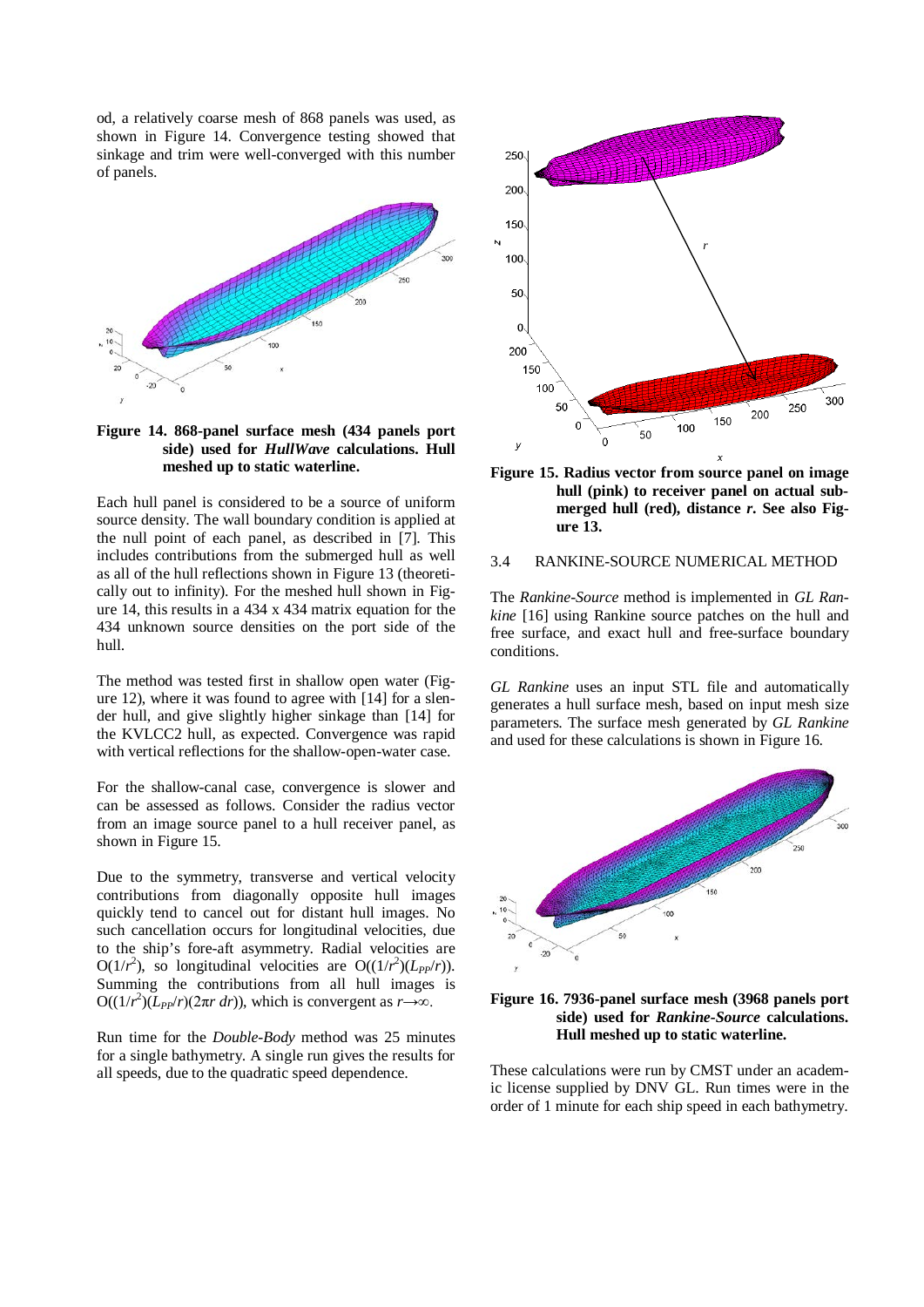#### **4 RESULTS AND DISCUSSION**

Comparisons between the four potential-flow methods and model test results are shown in Appendix A for midship sinkage and Appendix B for dynamic trim. Ship speed is non-dimensionalized using the Froude depth number:

$$
F_h = \frac{U}{\sqrt{gh}}\tag{1}
$$

Most of the model tests were done with propeller operating at the self-propulsion point (labelled "Self-prop."). For  $w/B = 9.05$ , tests were also done with the propeller fixed (labelled "Towed"). We can see that the selfpropelled model tends to have larger midship sinkage and less bow-down trim than the towed model, which is in line with comparisons for container ships [3].

Some of the tests involved very low speed, at which the Rankine-Source method has difficulty resolving the very short wavelengths produced. Therefore converged results for the Rankine-Source method could not be obtained in all cases. The other methods are shown for all cases.

As discussed in Section 2.2, mass flux past the ship was not conserved in the model tests for  $w/B = 1.05$  and 1.25. We see that measured trim is bow-up for these model tests, with water being pushed ahead of the ship and a wave trough trailing behind the ship. The numerical methods all assume conservation of mass flux past the ship, so these comparisons are not fair comparisons. Further numerical and/or experimental work are required in order to make fair comparisons between theory and experiment for the narrowest canals. Qualitatively speaking, we may say that the effect of having non-constant mass flux may be to cause a bow-up trim and decrease the sinkage. We may infer that the *Nonlinear-1D* method is likely to give the most accurate sinkage predictions for the narrowest canals.

For *w*/*B* = 1.70 and 2.50, the *Nonlinear-1D* and *Double-Body* methods are close to the measured sinkage results, while the *Linear-2D* and *Rankine-Source* methods significantly under-estimate the sinkage. It was expected that the *Rankine-Source* results would be larger than the *Linear-2D* results and closer to the *Double-Body* results, so further work will be done in future on the *Rankine-Source* method in narrow canals. The ship-piston effect on the measured results is diminishing at this canal width, which results in a measured trim that changes sign, but which is still small compared to the numerical methods for  $w/B = 1.70$ .

The case  $w/B = 5.00$  is the "cross-over" point for the *Linear-2D* and *Nonlinear-1D* methods. For narrower canals, the *Nonlinear-1D* method gives larger sinkage (because of the nonlinearity) and is closer to the model test results; for wider canals the *Linear-2D* method gives larger sinkage (because it predicts higher flow speeds near the ship) and is closer to the model test results. At this canal width, all four potential methods give similar sinkage predictions, which under-estimate the measured sinkage at this canal width. The *Linear-2D* and *Double-Body* methods give similar trim predictions, which are very close to the measured results for  $F_h < 0.4$ , but underpredict at higher speeds. The *Rankine-Source* method gives generally larger bow-down trim than the *Double-Body* and *Linear-2D* method here, and is further from the model tests at  $h/T = 1.10$  but closer at  $h/T = 1.35$ .

For *w*/*B* = 9.05, the *Linear-2D*, *Double-Body* and *Rankine-Source* methods all give similar sinkage for  $F<sub>h</sub>$  < 0.4, and all are close to the model test results. The predictions are smaller than the self-propelled model results by 15%, 13% and 13% respectively at  $F_h = 0.43$ , and 21%, 22% and 16% respectively at  $F_h = 0.50$ . The *Rankine-Source* method again predicts larger bow-down trim than the *Linear-2D* and *Double-Body* methods. All of these methods give trim predictions which are close to the measured results, with differences comparable to the difference between towed and self-propelled models.

## **5 CONCLUSIONS**

- An extensive set of model test results for the KVLCC2 has been used to validate four potential-flow methods over a range of rectangular canal widths and depths.
- The most restricted model tests showed that mass flux past the ship was not conserved, so that fair comparisons could not be made between the model tests and numerical methods. The effect was most noticeable on trim, because water builds up in front of the model, causing the bow to rise (this is also observed when entering a lock). Further numerical and/or experimental work are required to better understand this effect.
- Despite the above, it appears that the *Nonlinear-1D* method may give good estimates of midship sinkage in narrow canals ( $w/B \le 2.5$ ). It is inappropriate for wide canals with  $w/B > 5.0$ , due to the 1D assumption being violated.
- The *Linear-2D* method gives good results for wide canals with  $w/B > 5.0$ , although an empirical correction is desirable, especially at high speeds. This method is inappropriate for narrow canals with  $w/B < 5.0$ , due to the linear flow assumption being violated.
- The *Rankine-Source* method gives good results for wide canals, especially at higher speeds when the *Linear-2D* method under-predicts the midship sinkage. Unexpectedly-low sinkage results were obtained for the *Rankine-Source* method in narrow canals, and further work will be done on this topic.
- The *Double-Body* method gave quite consistently good results across all canal widths.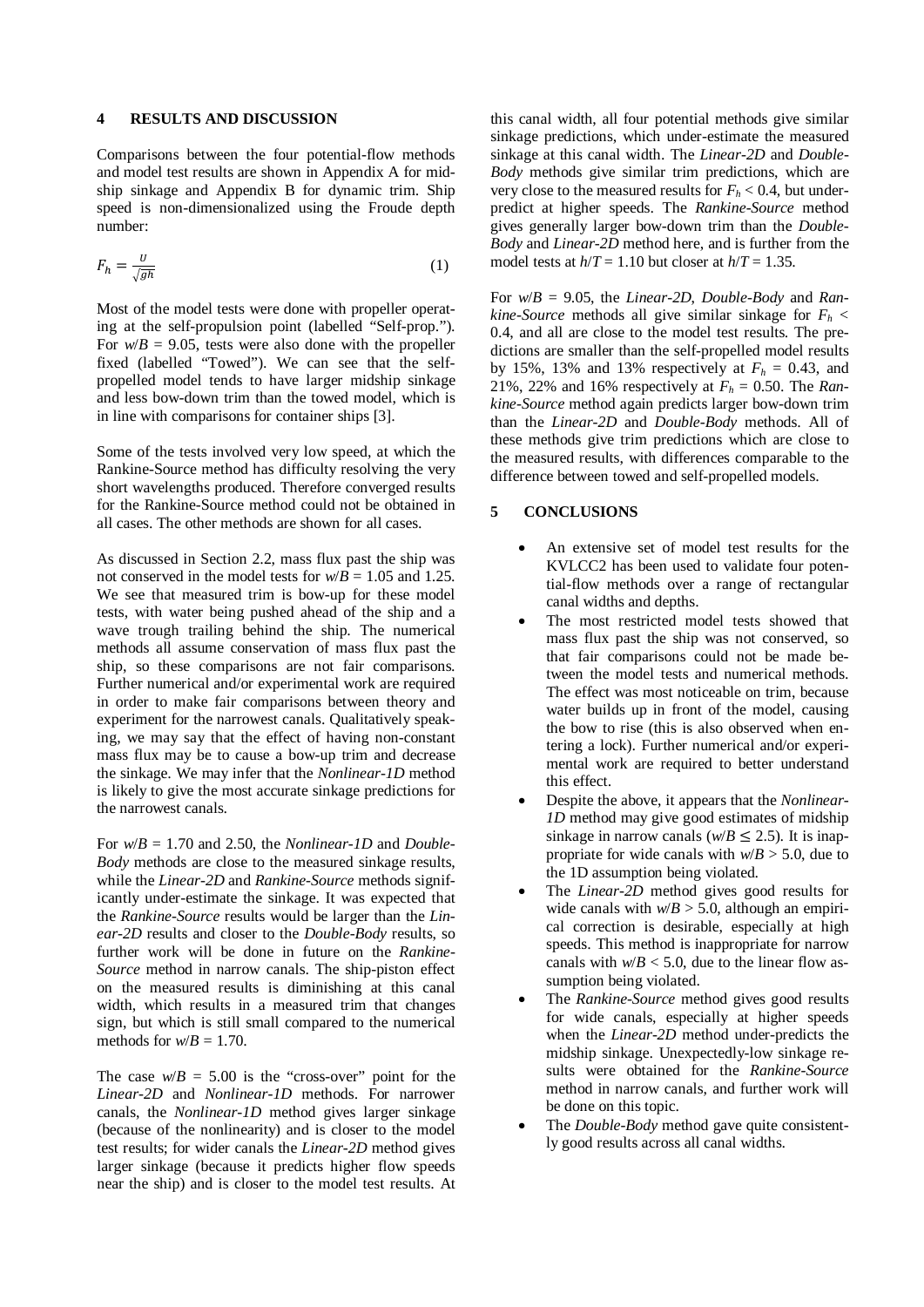## **6 ACKNOWLEDGEMENTS**

Alexander von Graefe provided assistance with installing, running and convergence testing GL Rankine software. Scott Ha provided assistance with KVLCC2 hull modelling.

### **7 REFERENCES**

1. Delefortrie, G.; Geerts, S.; Vantorre, M. (2016). The Towing Tank for Manoeuvres in Shallow Water. *MASHCON 2016*, Hamburg, Germany.

2. Gourlay, T.P.; Dawson, E., (2015). A Havelock-source panel method for near-surface submarines. *Journal of Marine Science and Application* 15(3), 215-224.

3. Gourlay, T.P.; Ha, J.-H.; Mucha, P.; Uliczka, K. (2015). Sinkage and trim of modern container ships in shallow water. *Proc. Coasts and Ports*, Auckland, 15-18 September 2015.

4. Gourlay, T.P. (2014). ShallowFlow: A program to model ship hydrodynamics in shallow water. *Proc. 33rd International Conference on Ocean, Offshore and Arctic Engineering (OMAE 2014)*, June 8-13, San Francisco, USA.

5. Gourlay, T.P. (2001). The supercritical bore produced by a high-speed ship in a channel. *Journal of Fluid Mechanics* 434, 399-409.

6. Gourlay, T.P. (1999). The effect of squat on steady nonlinear hydraulic flow past a ship in a channel. *Schiffstechnik* 46, 217-222.

7. Hess, J.L.; Smith, A.M.O. (1964). Calculation of nonlifting potential flow about arbitrary threedimensional bodies. *Journal of Ship Research* 8(2), 22- 44.

8. Kim, W.J.; Van, S.H.; Kim, D.H. (2001). Measurement of flows around modern commercial ship hulls. *Experiments in Fluids* 31, 567-578.

9. Lataire, E.; Vantorre, M.; Delefortrie, G., (2012). A prediction method for squat in restricted and unrestricted rectangular fairways. *Ocean Engineering* 55, 71-80.

10. Lee, S.-J.; Kim, H.-R.; Kim, W.-J.; Van, S.-H. (2003). Wind tunnel tests on flow characteristics of the KRISO 3,600 TEU containership and 300K VLCC double-deck ship models. *Journal of Ship Research* 47(1), 24-38.

11. Martin, H.; Puls, D. (1986). Vertical forces, trim moments and changes of draught and trim of ships in shallow water. *Schiffbauforschung* 25(3), 155-159.

12. Mucha, P.; el Moctar, O. (2014). PreSquat - Numerische Vorhersagen von dynamischem Squat in begrenzten Gewässern, *Bericht F005/2014*, Institut für Schiffstechnik, Universität Duisburg-Essen.

13. SIMMAN 2014 (2014). Workshop on Verification and Validation of Ship Manoeuvring Simulation Methods, Copenhagen, Denmark, December 8 -10. [www.SIMMAN2014.dk](http://www.simman2014.dk/)

14. Tuck, E.O. (1967). Sinkage and trim in shallow water of finite width. *Schiffstechnik* 14, 92–94.

15. Uliczka, K.; Kondziella, B.; Flügge, G. (2004). Dynamisches Fahrverhalten sehr großer Containerschiffe in seitlich begrenztem extremen Flachwasser, *HANSA*, 141.

16. von Graefe, A. (2014). A Rankine source method for ship-ship interaction and shallow water problems, *Ph.D. thesis*, University of Duisburg-Essen.

## **8 AUTHORS BIOGRAPHY**

**Tim Gourlay** is a Senior Research Fellow at the Centre for Marine Science and Technology, Curtin University. He undertakes research and consulting work in ship under-keel clearance for ports in Australia and internationally. This work typically includes theoretical development, software development, UKC management guidelines, port liaison and full-scale validation trials.

**Evert Lataire** is currently assistant at the division of Maritime Technology at Ghent University. He has made a PhD on the topic of bank effects mainly based upon model tests carried out in the shallow water towing tank of FHR. His ten year experience includes research on ship manoeuvring in shallow and confined water such as ship-ship interaction, ship-bottom interaction and shipbank interaction

**Guillaume Delefortrie**, naval architect, is expert nautical research at Flanders Hydraulics Research. He is in charge of the research in the Towing Tank for Manoeuvres in Shallow Water, development of mathematical models based on model tests and is secretary of the  $27<sup>th</sup>$ and 28<sup>th</sup> ITTC Manoeuvring Committee.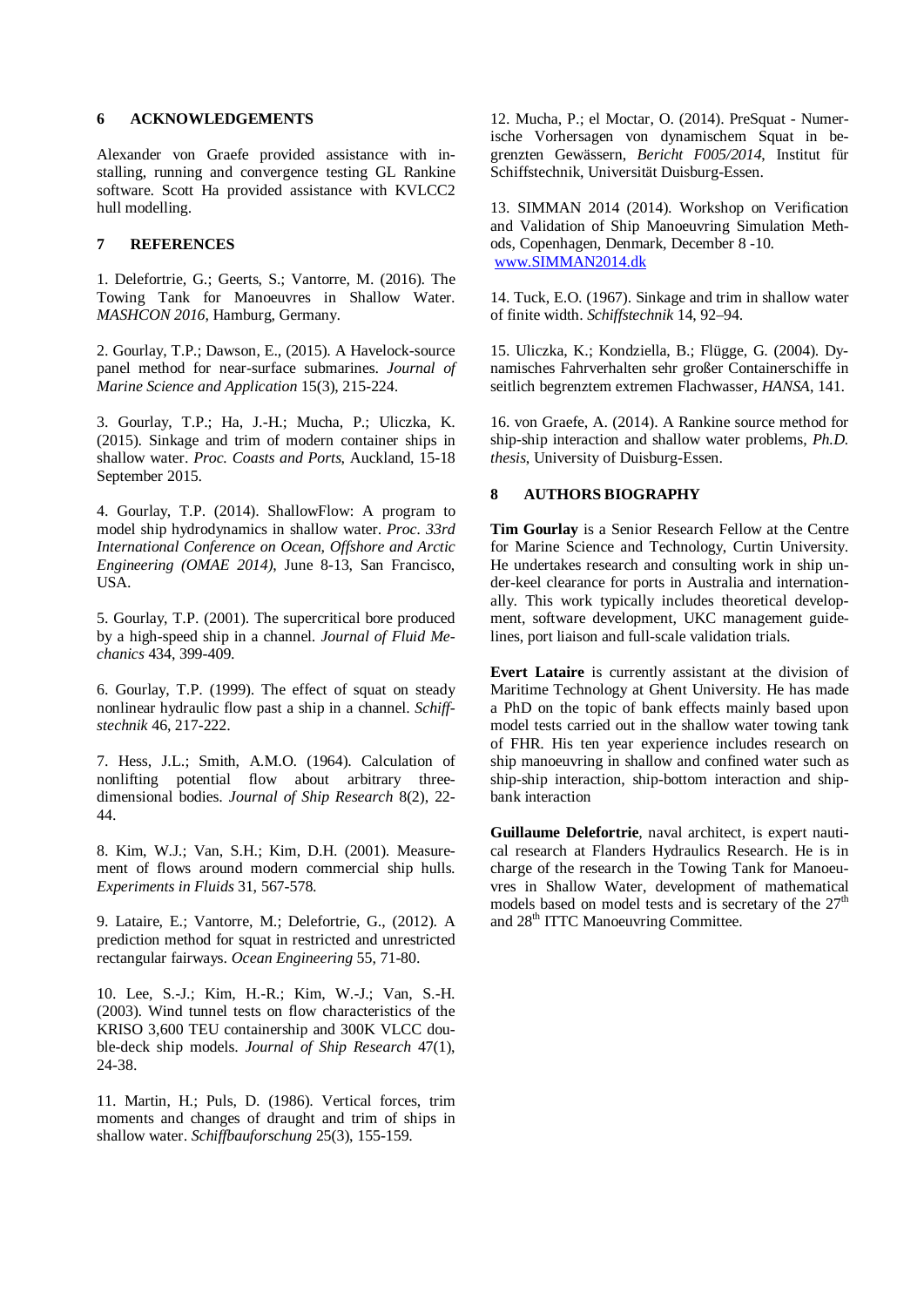

**Figure A1. Midship sinkage predictions and model test results for KVLCC2 in rectangular canals of increasing**  *w***/***B* **ratio. The same legend applies to all subplots. Dashed lines and unfilled markers are corresponding results for** *h***/***T***=1.35. The** *Linear-2D* **results for both water depths are almost coincident.**